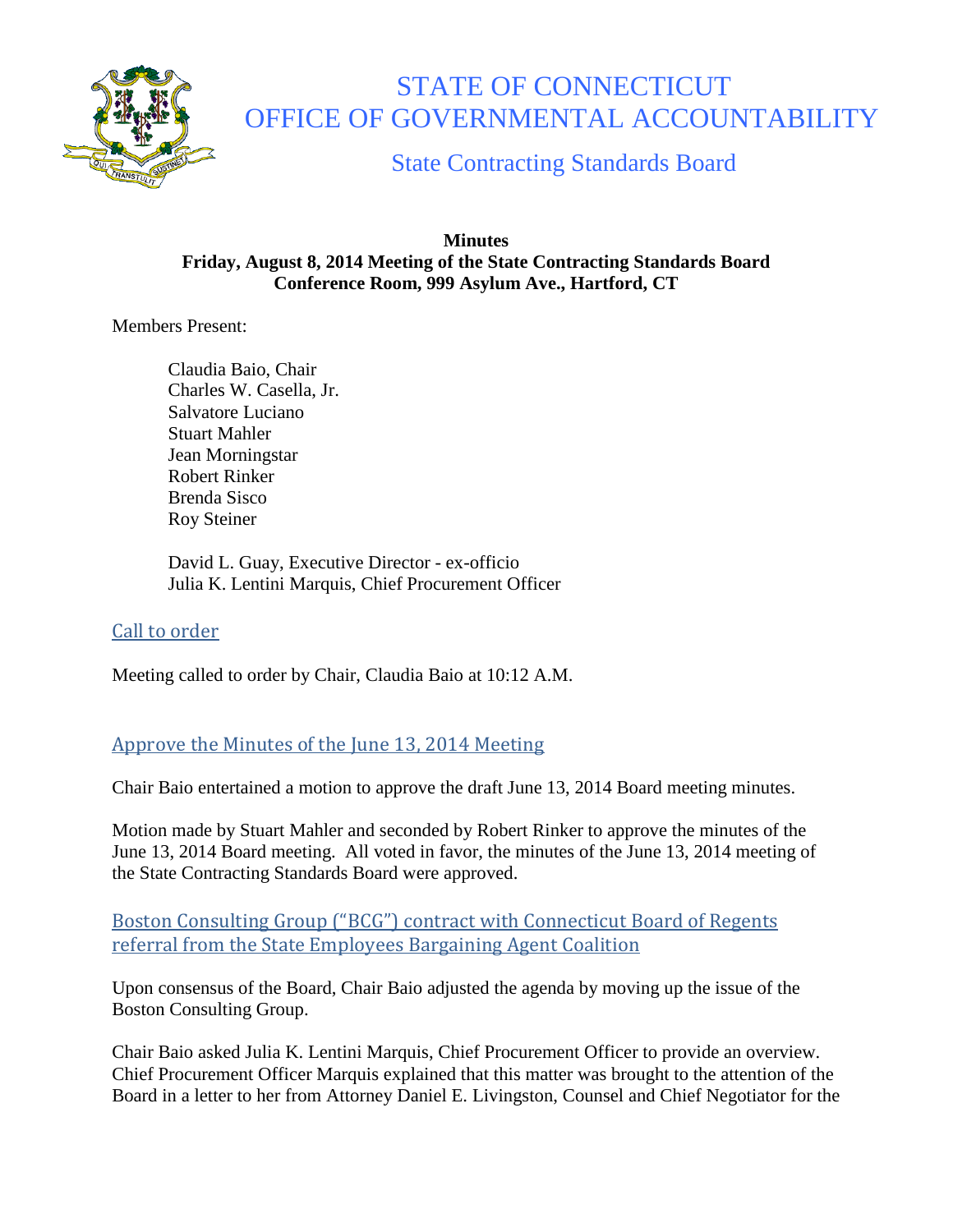State Employees Bargaining Agent Coalition and placed on the Board's agenda at the direction of Chair Baio. Liz Caswell, Chief of Staff to the Board of Regents and Ernestine Weaver, Board of Regents Counsel were in attendance.

Attorney Livingston asserts in his letter to the Board that the Board should review the matter as he contends the work being performed by BCG under contract with the Board of Regents could and should be performed by existing state employees. Chief Procurement Officer Marquis pointed out to the Board for reference that the contract began in April 2014 and was set to terminate on September 15, 2014. Ms. Marquis noted that she had a conversation with Attorney Weaver about the matter, when Attorney Weaver first learned from Attorney Livingston that he had filed the letter with the Board. Ms. Marquis noted that a recurring theme noted from her conversation with Attorney Weaver is the level of understanding among the agencies of the status of the Board and that it has been reconstituted and is up and running.

Chair Baio opened the matter up to the Board for discussion on how to handle this matter. Chair Baio asked whether the Board should be reviewing this matter and asking for further information considering the contract termination date is so close.

After Board discussion with Ms. Caswell, who noted that the deliverables under the contract had already been completed and explained that BCG performed program and project management work where no such state office or staff exists, Chair Baio expressed to the Board that it had two questions before it on the matter; what to do with this particular matter and how to handle similar matters in the future.

By consensus the Board agreed to have Chair Baio send a letter to all agencies to be aware of the existence of the Board and its requirements under the Board's statutes and agreed to not take action on this particular matter.

## Continued consultation on C.G.S. Section 4e-16 (m) with Robert Dakers, Executive Finance Officer for the Office of Policy and Management

Robert Dakers, Executive Finance Officer for the Office of Policy and Management continued discussions from his previous attendance at meetings. He discussed and consulted with the Board on C.G.S. Section 4e-16(m), and reviewed with the Board the latest Cost-benefit Analysis: Privatization Contracts Policies and Procedures Manual for the cost-benefit analysis required by State agencies seeking to let privatization contracts.

*(m) The Office of Policy and Management, in consultation with the State Contracting Standards Board, shall: (1) Develop policies and procedures, including templates for use by state contracting agencies for the development of a cost-benefit analysis, as described in subsection (b) of this section, and (2) review with each state contracting agency the budgetary impact of any such privatization contract and the need to request budget adjustments in connection with any such privatization contract.*

After discussion with Mr. Dakers, the Board agreed to review the Manual and provide feedback to staff to be compiled by August 22, 2014, or later if more time is required.

## Staff Reports